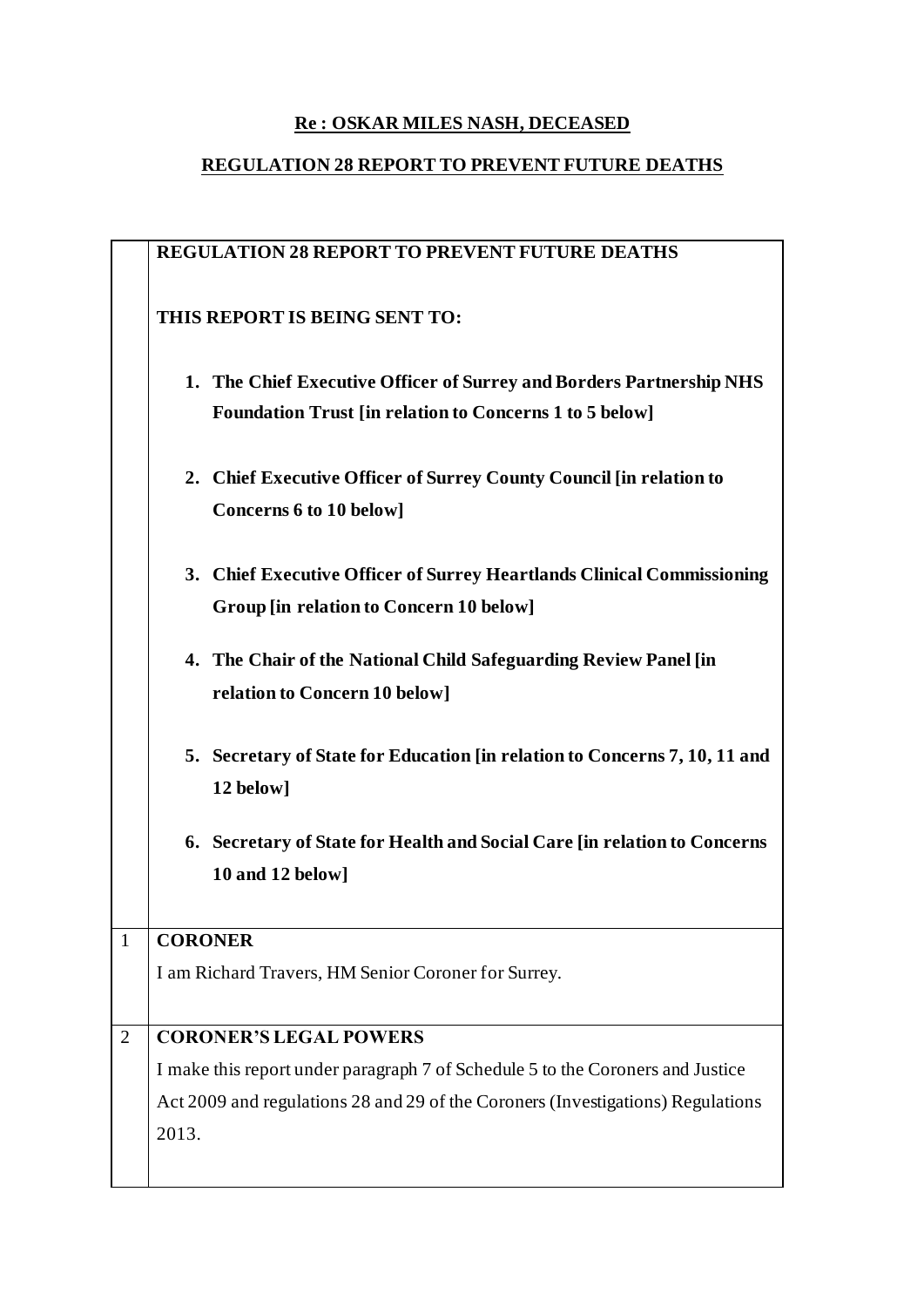| $\overline{3}$ |             | <b>INVESTIGATION and INQUEST</b>                                                                                                                                                                                                                                                             |
|----------------|-------------|----------------------------------------------------------------------------------------------------------------------------------------------------------------------------------------------------------------------------------------------------------------------------------------------|
|                |             | I commenced an investigation into the death of Oskar Miles Nash. The inquest                                                                                                                                                                                                                 |
|                |             | concluded on the 10 <sup>th</sup> September 2021 when I found that the medical cause of                                                                                                                                                                                                      |
|                | death was - |                                                                                                                                                                                                                                                                                              |
|                |             | Ia Multiple Traumatic Injuries                                                                                                                                                                                                                                                               |
|                |             | and my conclusion as to the death was that -                                                                                                                                                                                                                                                 |
|                |             | Oskar Nash died as a result of Suicide contributed to by neglect on the part of<br>Surrey and Borders Partnership NHS Foundation Trust's Child and Adolescent<br>Mental Health Service.                                                                                                      |
|                |             | Oskar Nash's death was more than minimally contributed to by the failures of:                                                                                                                                                                                                                |
|                | (i)         | Surrey and Borders Partnership NHS Foundation Trust's Child and<br><b>Adolescent Mental Health Service:</b>                                                                                                                                                                                  |
|                |             | To undertake a clinical assessment of Oskar's mental and emotional<br>health at any stage, despite a series of requests for them to do so, and a<br>consequential failure to diagnose, treat, monitor and otherwise support<br>Oskar as necessary, in order to minimise his risk of suicide. |
|                | (ii)        | Surrey County Council's Special Educational Needs Department:                                                                                                                                                                                                                                |
|                |             | (a) To ensure that Oskar's Educational, Health and Care Plan<br>contained sufficient and updated information about his mental<br>and emotional health needs and his risk of suicidal ideation,<br>and the provision required to meet those needs, and                                        |
|                |             | (b) To place Oskar in an appropriate school, rather than in March<br>2019 his inappropriate placement in a mainstream school which<br>did not have the facilities or expertise sufficiently to meet his<br>complex needs.                                                                    |
|                | (iii)       | Surrey County Council's Children's Services Department and Targeted<br>Youth Support Team:                                                                                                                                                                                                   |
|                |             | (a) To complete the required assessments following Oskar's<br>referral in November 2019, and to provide any effective<br>intervention or support, and                                                                                                                                        |
|                |             | (b) To reallocate the management of his case to a Registered Social<br>Worker following escalation of Oskar's risk level in the course of<br>November 2019.                                                                                                                                  |
|                | (iv)        | St. Dominic's School and Cobham Free School:                                                                                                                                                                                                                                                 |
|                |             | To ensure that there was a sufficient sharing of information about<br>Oskar's history, special needs and current situation, prior to his                                                                                                                                                     |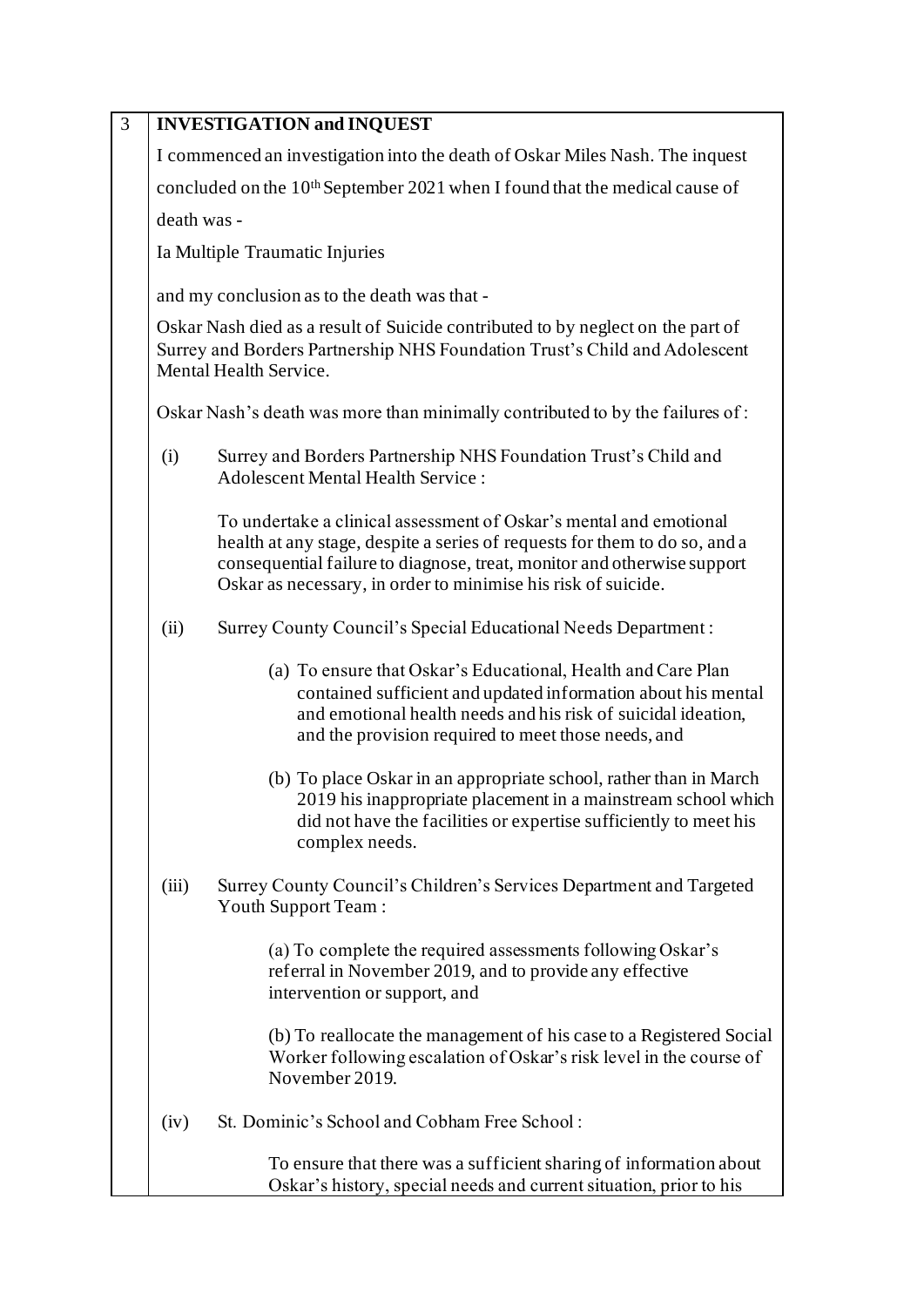|                | transfer from a special needs school to a mainstream school in<br>March 2019.                                                                                                                                                                                                                                                                                                                                                                             |
|----------------|-----------------------------------------------------------------------------------------------------------------------------------------------------------------------------------------------------------------------------------------------------------------------------------------------------------------------------------------------------------------------------------------------------------------------------------------------------------|
|                | I subsequently held a hearing to receive evidence relating to the prevention of                                                                                                                                                                                                                                                                                                                                                                           |
|                | future deaths and this was concluded on the 7 <sup>th</sup> December 2021, with time allowed                                                                                                                                                                                                                                                                                                                                                              |
|                | subsequently for written submissions.                                                                                                                                                                                                                                                                                                                                                                                                                     |
|                |                                                                                                                                                                                                                                                                                                                                                                                                                                                           |
| $\overline{4}$ | <b>CIRCUMSTANCES OF THE DEATH</b>                                                                                                                                                                                                                                                                                                                                                                                                                         |
|                | Oskar Nash was 14 years old when he died. He had been diagnosed with autism at<br>the age of 4 years and he suffered associated high anxiety throughout his life. It is<br>likely that he also had one or more undiagnosed emotional or mental health<br>condition(s). Oskar had a very significant history of periodic suicidal ideation and<br>a history of self-harm, the risk of both of which receded when his needs were<br>sufficiently supported. |
|                | Oskar was well known to the Child and Adolescent Mental Health Service and to<br>Children's Services, having been the subject of a number of referrals to both. His<br>education was managed by the Special Educational Needs Department of his local<br>authority as he had been issued with an Educational, Health and Care Plan. All<br>state agencies concerned with Oskar had knowledge of his history of suicidal<br>ideation.                      |
|                | In March 2019 Oskar transferred from a special needs school to a mainstream<br>school. Initially he appeared to cope, but from early November 2019 onwards, he<br>regularly refused to attend school and a period of escalating risk followed.<br>Referrals were made to CAMHS and Children's Services but Oskar did not<br>receive any effective support.                                                                                                |
|                | On the 9 <sup>th</sup> January 2020, Oskar Nash gained access to an area of                                                                                                                                                                                                                                                                                                                                                                               |
|                | and, a short time later, at about 17.06 hours, he deliberately moved                                                                                                                                                                                                                                                                                                                                                                                      |
|                | . His body was found<br>the following morning.                                                                                                                                                                                                                                                                                                                                                                                                            |
|                | Full details of the events and failings which lead to Oskar Nash's death are<br>set out in my "Factual Findings and Conclusions" document, a copy of which<br>is sent with this report.                                                                                                                                                                                                                                                                   |
| 5              | <b>CORONER'S CONCERNS</b>                                                                                                                                                                                                                                                                                                                                                                                                                                 |
|                | The evidence heard at the inquest revealed many matters giving rise to concern.<br>The evidence received at the prevention of future deaths hearing showed that                                                                                                                                                                                                                                                                                           |
|                | many of those concerns have been addressed.                                                                                                                                                                                                                                                                                                                                                                                                               |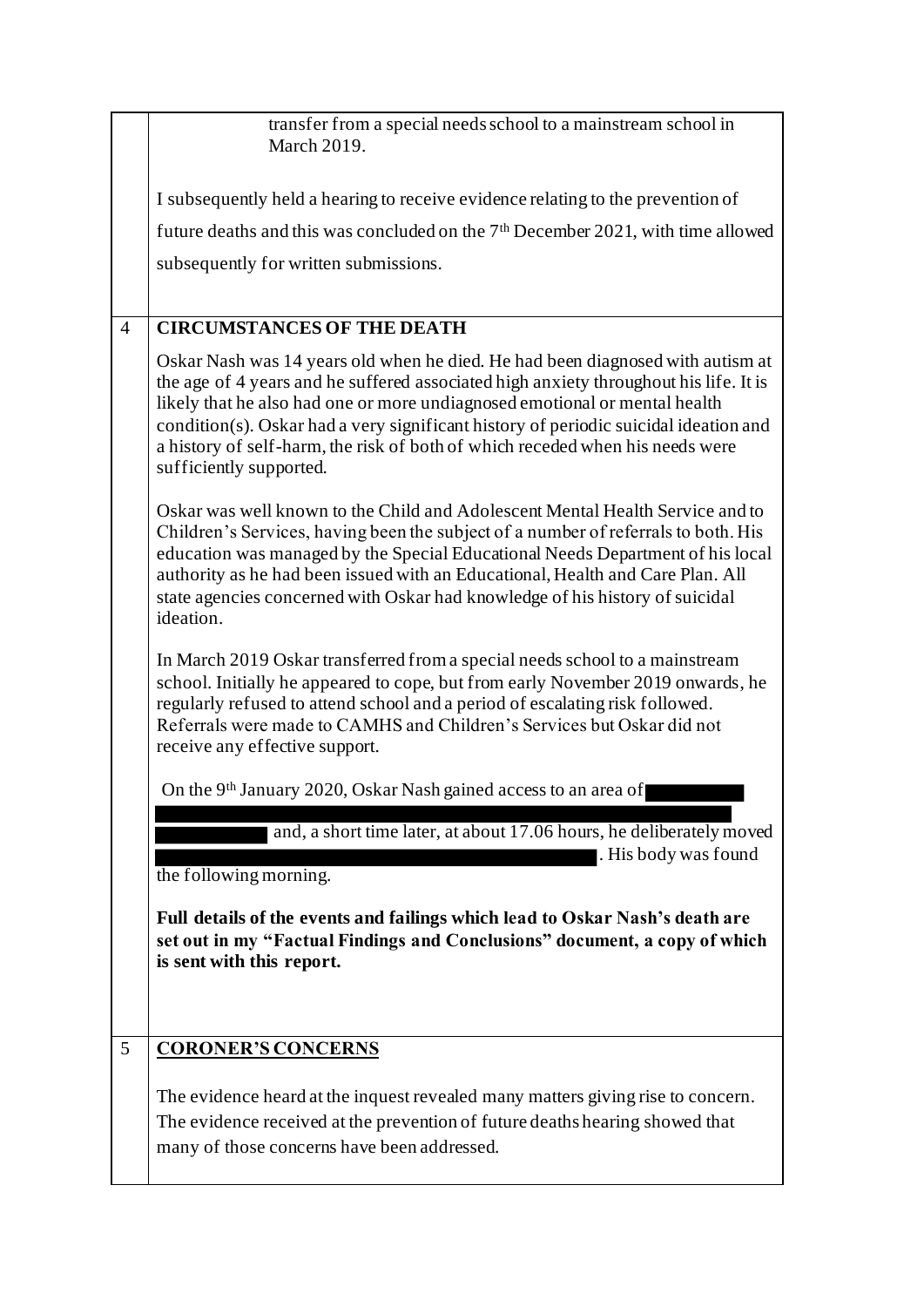However, in my opinion the following concerns remain and give rise to a continuing risk that future deaths could occur unless action is taken. In the circumstances it is my statutory duty to report to you.

The **MATTERS OF CONCERN** are as follows :

## **A. Surrey and Borders Partnership NHS Foundation Trust**

## **Concern 1**

The evidence at the inquest revealed that the staff responsible for the triage of referrals to child mental health services had insufficient understanding of Autism, its links to co-morbid mental health conditions, self-harm and suicidal ideation, and how to communicate with an autistic child. I have been told that the triaging process is now undertaken by an "Access and Advice Team" but I am concerned that there continues to be no requirement for the staff in that Team to undertake relevant Autism training on a mandatory basis.

# **Concern 2**

The evidence at the inquest revealed that, despite a series of referrals to child mental health services over many years, Oskar Nash never received the clinical assessment he needed. I have been told that the system now in place ought to result in a child such as Oskar being seen and assessed by a clinical team. I am satisfied that the introduction of the Access and Advice Team, in the context of the new Mindworks service, is intended to ensure that a referred child's needs are properly identified and met.

However, on the basis of the evidence I heard at the prevention of future deaths hearing, including from a special needs school which has experience of referring its pupils, I am concerned that there is an ongoing risk that some referrals may be inappropriately closed (for example because the child, at an early stage, declines to engage) or inappropriately referred to non-clinical partner agencies. In this context, I am concerned that there is a lack of specific monitoring of what proportion of referred children reach a clinical team and the extent to which the outcomes match the expectations of the referrers (so that any ongoing "barriers" in the system, which may be preventing proper access to the clinical teams, can then be identified and eliminated).

# **Concern 3**

The evidence showed that a referral to the child mental health services is triaged initially as being crisis, urgent, priority or routine. The criteria for crisis, urgent and priority referrals are specific and narrow and, consequently, the great majority of referrals are categorised as routine. I have been told that the routine referrals are automatically categorised as "low risk". I am concerned about this as it is clear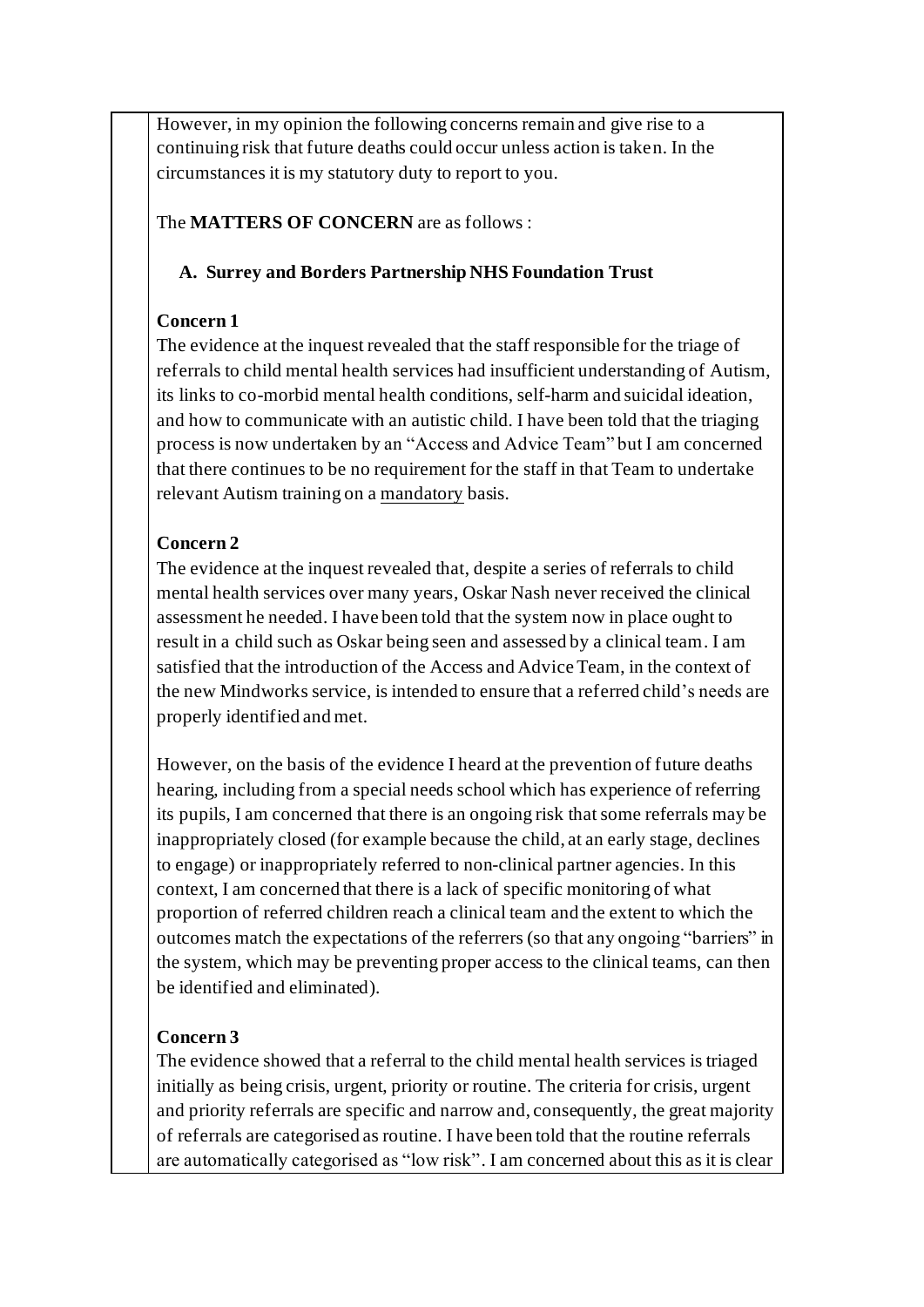from the evidence that a child may not meet the criteria crisis, urgent or priority but, like Oskar Nash, may nevertheless be at a high or medium risk of harm. The Trust is currently receiving a high volume of referrals and so there is a considerable waiting time for its "routine" cases to be addressed. It seems inevitable, therefore, that there are children in this category who have been wrongly assumed to be at low risk of harm but who, in fact, face a high risk of harm which is currently unrecognised and unmanaged.

## **Concern 4**

I was told that the Standard Operating Procedure manual for the triage of referrals to children's mental health services is to be updated to reflect the Trust's new working practices but that this has not yet been done. I am concerned that important changes to the system of work (for example, the vital requirement that a referred child's records are reviewed before any triaging decision is made and the child/family are spoken to) are not yet established in written guidance.

## **Concern 5**

The evidence at the inquest showed that the clinicians who were responsible for ensuring that Oskar Nash's medical conditions, including his risk of self-harm and suicide, and his consequential needs, were properly and sufficiently recorded in his Education, Health and Care Plan, failed to do so; this was in part because they did not fully understand their role and obligations in this regard.

On the basis of the evidence at the prevention of future deaths hearing, I am concerned that there continues to be a lack of understanding amongst the clinicians currently providing medical advice as part of the EHCP process as to their role in that process. I am further concerned that there is in place no programme for the training or monitoring of these clinicians in relation to these responsibilities.

# **B. Surrey County Council (and National)**

#### **(i) Education and Special Educational Needs Department**

#### **Concern 6**

The evidence at the inquest revealed that the staff in the Education / SEN Department, including SEN caseworkers, had insufficient understanding of Autism, its links to co-morbid mental health conditions, self-harm and suicidal ideation, and how to communicate with an autistic child. I am concerned that there continues to be no requirement for the staff to undertake relevant Autism training on a mandatory basis.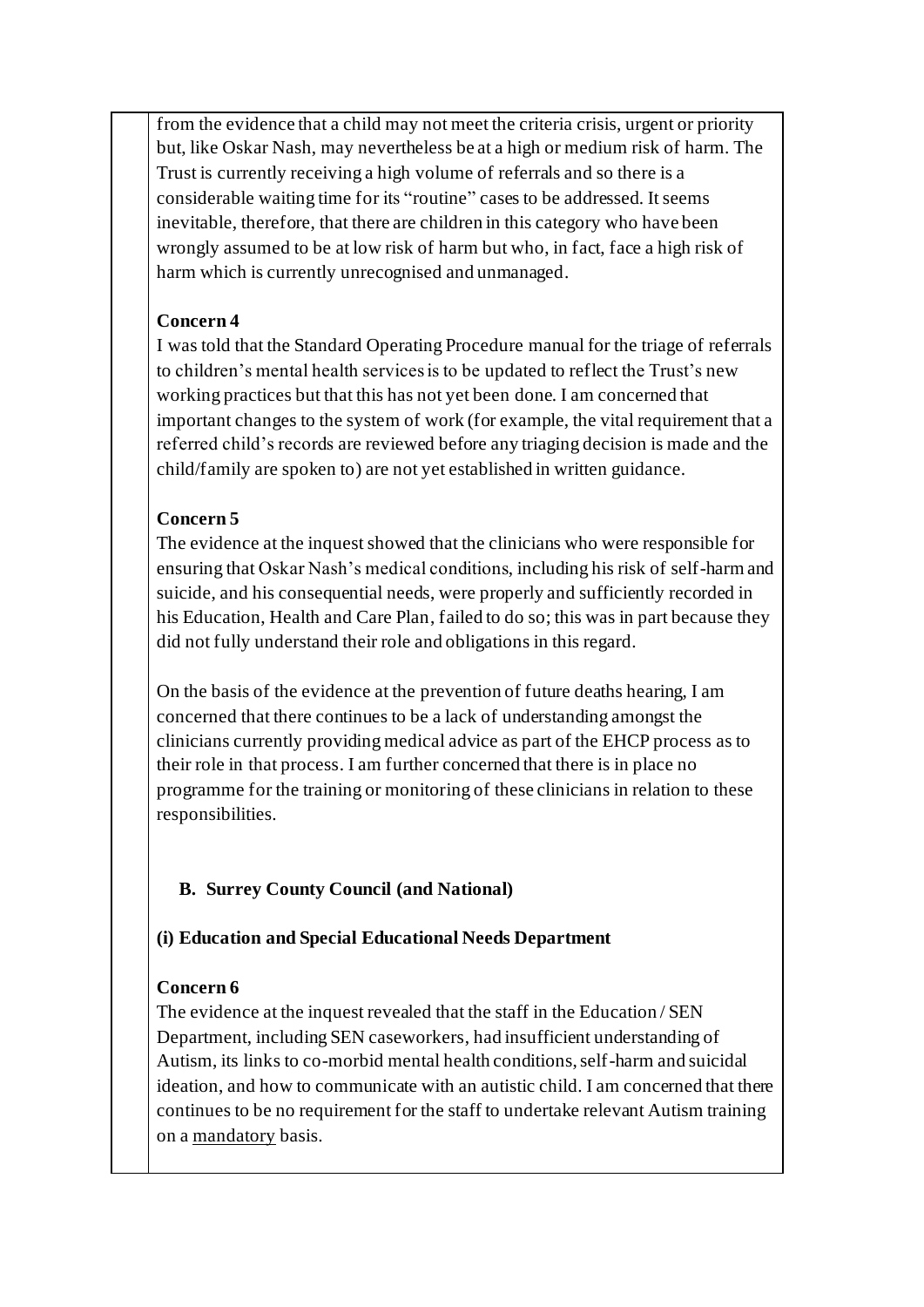#### **Concern 7**

The evidence at the inquest showed that, in the months before his death, Oskar Nash was moved from a special needs school and placed into a mainstream school which did not have the facilities or expertise sufficiently to meet his complex needs. I found that the inappropriate placement, by SCC, of Oskar into the mainstream school contributed to his death.

Prior to the placement, the mainstream school had been provided with Oskar's Educational, Health and Care Plan, but this failed adequately to identify and record his mental and emotional health concerns, his risk of suicidal ideation, his consequential needs, and the provision required to meet those needs, and it had not been updated to reflect a series of subsequent reviews of the Plan and significant subsequent events. The mainstream school was not provided with any of the extensive and informative records from the special needs school from which he was being moved.

I was told by the mainstream school that, had they seen the records held by his special needs school, they would have recognised their inability to meet his needs and informed the SEN Department accordingly.

At the prevention of future deaths hearing, I was told that it continues to be the case that a prospective school will usually be provided by the SEN Department with the child's EHCP only. Further, it was apparent that there is a lack of clarity as to the extent to which a current school may or should provide records or information to a prospective school.

I am concerned that there is an ongoing risk that placements of children with EHCPs are being made on the basis of inadequate information and record sharing. On the evidence before me, it was clear that, even if an EHCP were comprehensive and fully updated (which may not be the case), it is unlikely to contain all matters of relevance to the question of a prospective school's ability to meet the child's needs.

I was given no good reason why fuller information and record sharing, sufficient to ensure that the prospective school can properly assess its ability to meet the child's needs, should not take place before any child with an EHCP is placed in a new school. I am concerned that there is no system in place, locally or nationally, to ensure this is achieved by the relevant SEN department for every child with an EHCP. I am also concerned that there is an ongoing lack of clarity as to schools' powers and duties to share information and documents, and any data protection ramifications this may have.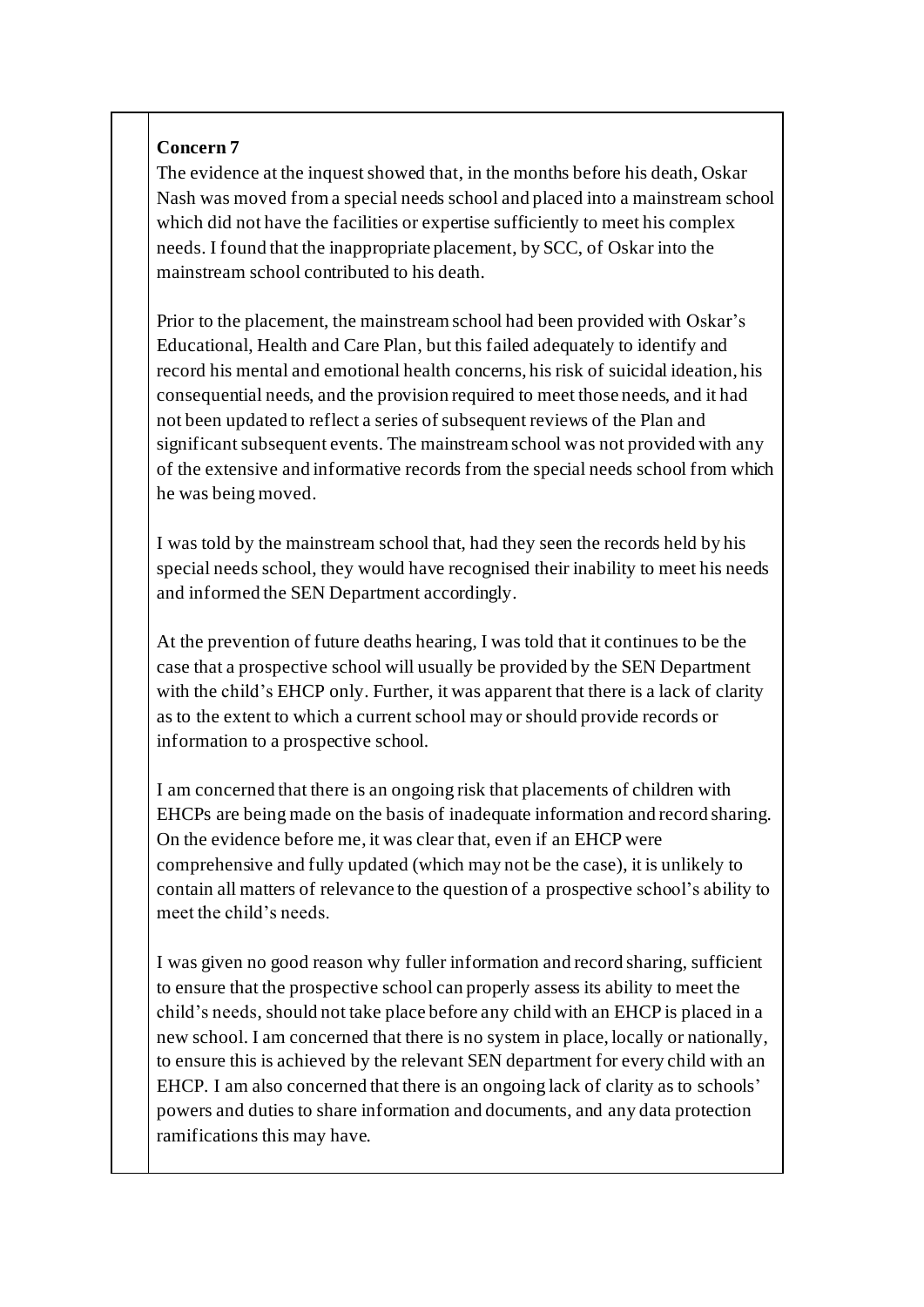#### **(ii) Children's Services Department**

#### **Concern 8**

The evidence at the inquest revealed that the staff in SCC's Children's Services Department, including Social Workers and other Team members, had insufficient understanding of Autism, its links to co-morbid mental health conditions, selfharm and suicidal ideation, and how to communicate with an autistic child. I am concerned that there continues to be no requirement for the staff to undertake relevant Autism training on a mandatory basis.

#### **Concern 9**

At the inquest I found that following Oskar Nash's final referral to SCC's Children's Services Department, which was made approximately two months before his death, there was a failure to appreciate the seriousness of his situation and the risks arising, and a consequential failure to allocate his case appropriately. I found that this contributed to his death. The inappropriate allocation resulted, in part, from the application of SCC's then "threshold of needs" document, which was used to inform the level at which support should be provided.

At the prevention of future deaths hearing, I heard evidence about SCC's revised "threshold of needs" document, as well as the recent guidance (including a "toolbox") in relation to suicidality, which has been introduced since Oskar's death.

Despite these changes, I remain concerned that the "threshold of needs" document does not adequately and clearly reflect the known risks of mental health difficulties, self-harm, and suicidal ideation for autistic children (given their prevalence in this group of children) and that, consequentially, there is an ongoing risk that an autistic child in these circumstances will be allocated an insufficient level of support, as was the case for Oskar.

# **C. Surrey County Council and Surrey Heartlands Clinical Commissioning Group (and National)**

#### **Concern 10**

At the prevention of future deaths hearing, I heard evidence concerning the postdeath reviews conducted into Oskar Nash's death by the Surrey Child Death Review Partnership Team and the Surrey Safeguarding Children Partnership. The evidence showed that neither process resulted in a sufficient or effective investigation of the death; I consider that the evidence shows that fact finding was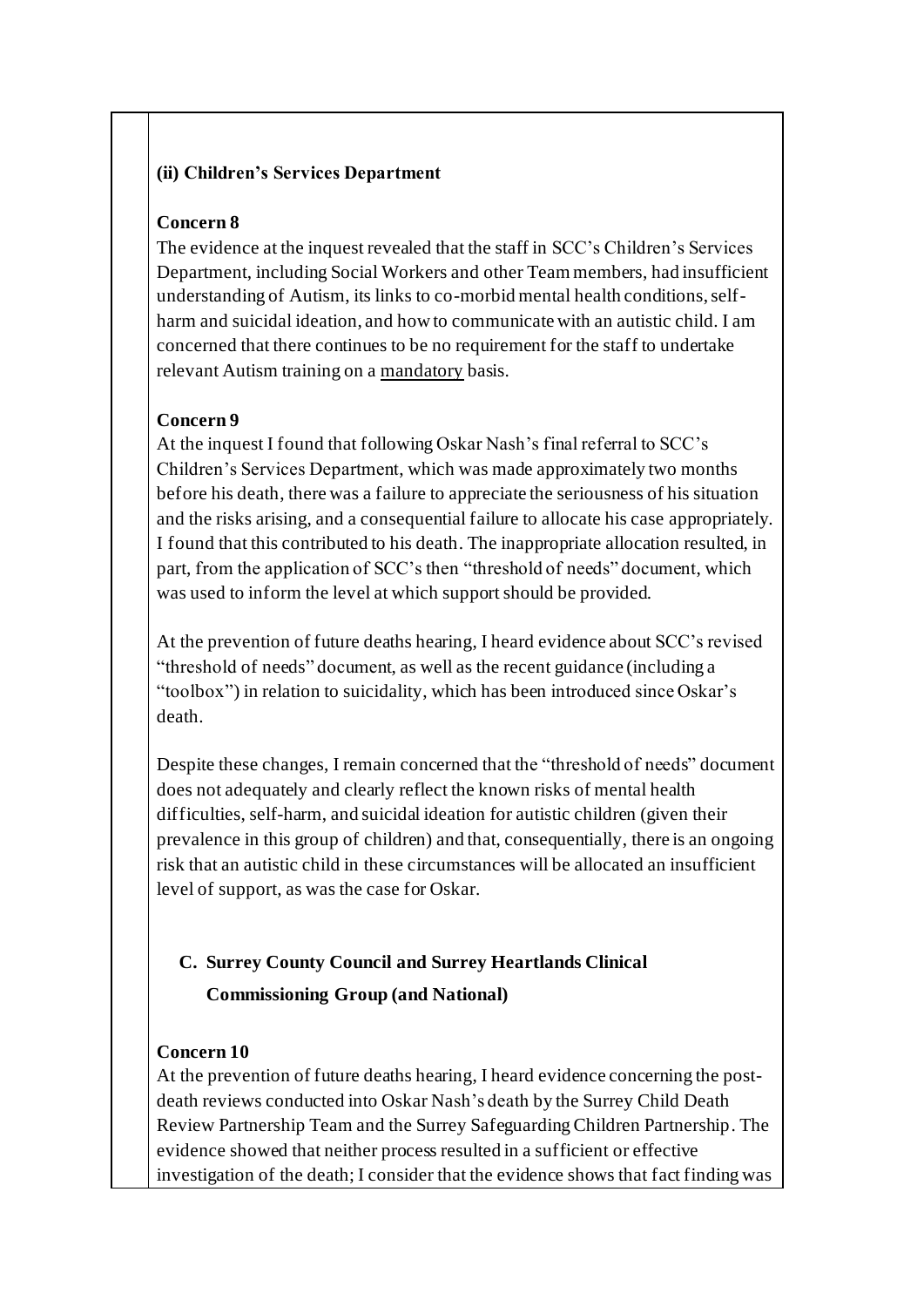superficial, there was no meaningful analysis of the part played by statutory agencies in the causation of his death, and only very limited learning was identified.

Ineffective review by the child death review processes results in the risk of further deaths in similar circumstances and I am concerned that the local and/or national process, guidance and oversight are insufficient to ensure that an effective postdeath investigation, which should not be dependent on the inquest process, is achieved in all cases.

## **D. National Issues**

# **Concern 11**

From the evidence I heard at the inquest and the prevention of future deaths hearing, it was apparent that the national "Working Together" guidance focuses on children who are in need of safeguarding by reason of risks within the home or from other parental failures to keep the child safe. It was apparent that the consequential approach tends to look critically at the child's family and parent(s) and their parenting skills, and that this is likely to be inappropriate if the child is in need through disability. I consider that this had a detrimental impact on the approach of agencies to Oskar and his family.

I am concerned that "Working Together" does not provide clearer guidance specifically for the safeguarding of children with disabilities, including Autism, and the approach to be taken by agencies to parents and families.

#### **Concern 12**

The evidence at the inquest revealed a widespread lack of knowledge and understanding of Autism, its links to co-morbid mental health conditions, selfharm and suicidal ideation, and how to communicate with an autistic child. There was a lack of training across all the state agencies from which I heard. At the prevention of future deaths hearing, I heard evidence of more training being available, but also of an ongoing absence of comprehensive, relevant and mandatory training.

I was told that the National Autism Strategy does not currently include a timetabled commitment for relevant mandatory Autism training to be provided to all state agencies working directly with autistic adults and children.

I am concerned that this poses an ongoing risk to autistic children and their ability to access the services they require for their support, welfare, and safeguarding.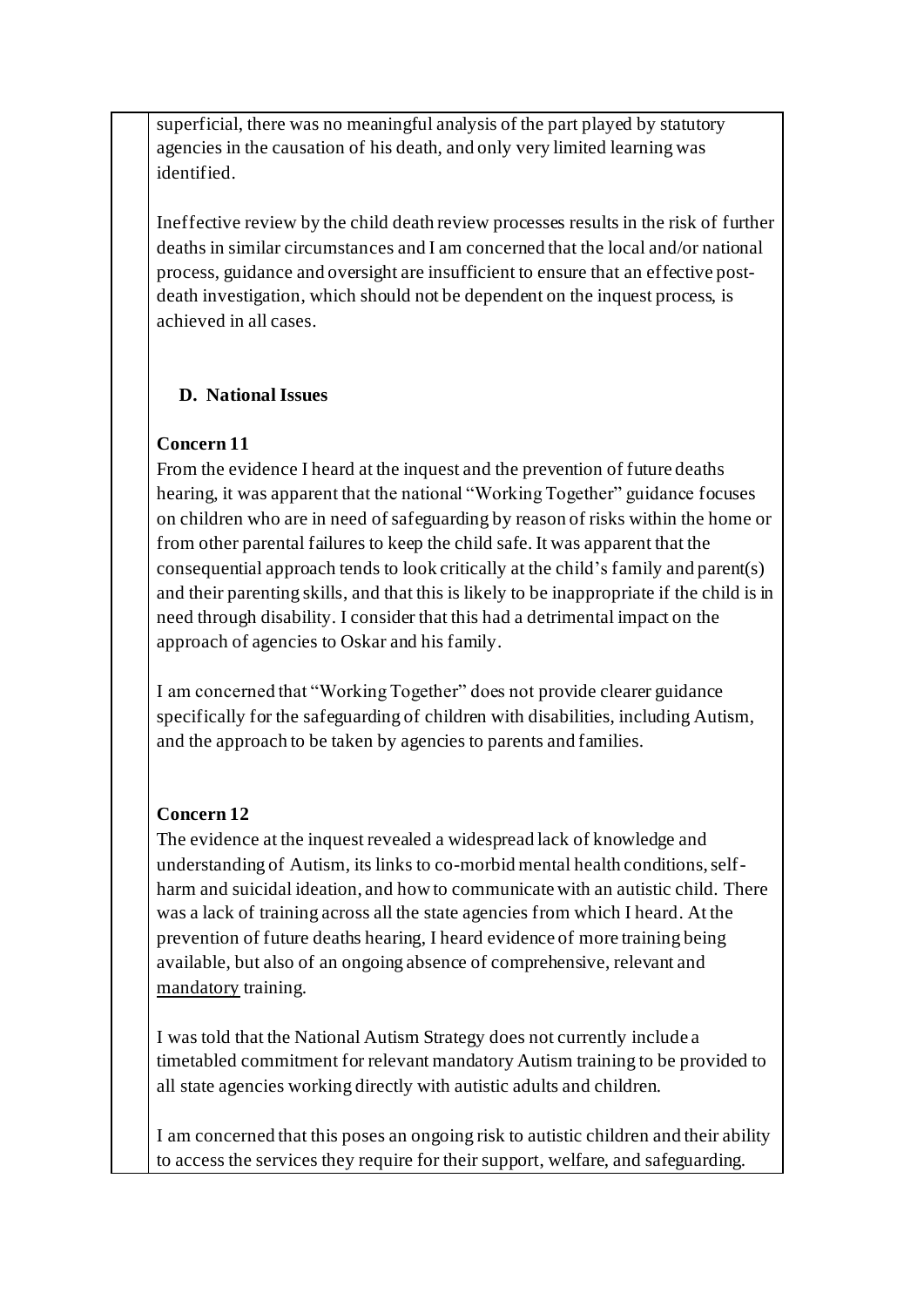|                | <b>ACTION SHOULD BE TAKEN</b>                                                            |
|----------------|------------------------------------------------------------------------------------------|
| 6              | In my opinion action should be taken to prevent future deaths by addressing the          |
|                | concerns set out above and I believe your organisation have the power to take            |
|                | such action.                                                                             |
|                |                                                                                          |
| $\overline{7}$ | <b>YOUR RESPONSE</b>                                                                     |
|                | You are under a duty to respond to this report within 56 days of the date of this        |
|                | report, namely by the 28 <sup>th</sup> March 2022. I, as coroner, may extend the period. |
|                | Your response must contain details of action taken or proposed to be taken, setting      |
|                | out the timetable for action. Otherwise, you must explain why no action is               |
|                | proposed.                                                                                |
|                |                                                                                          |
| 8              | <b>COPIES and PUBLICATION</b>                                                            |
|                | I have sent a copy of my report to the Chief Coroner, to the following Interested        |
|                | Persons and to the other organisations listed below which may find it useful or of       |
|                | interest:                                                                                |
|                |                                                                                          |
|                | The Chief Constable of Surrey Police                                                     |
|                | The Independent Office for Police Conduct                                                |
|                | College of Policing (FAO the Autism Lead)                                                |
|                | <b>Cobham Free School</b>                                                                |
|                | St. Dominic's School                                                                     |
|                | <b>Relate West Surrey</b>                                                                |
|                | Relate                                                                                   |
|                | <b>British Transport Police</b>                                                          |
|                | I am also under a duty to send a copy of your response to the Chief Coroner.             |
|                | I may also send a copy of your response to any other person who I believe may            |
|                | find it useful or of interest.                                                           |
|                |                                                                                          |